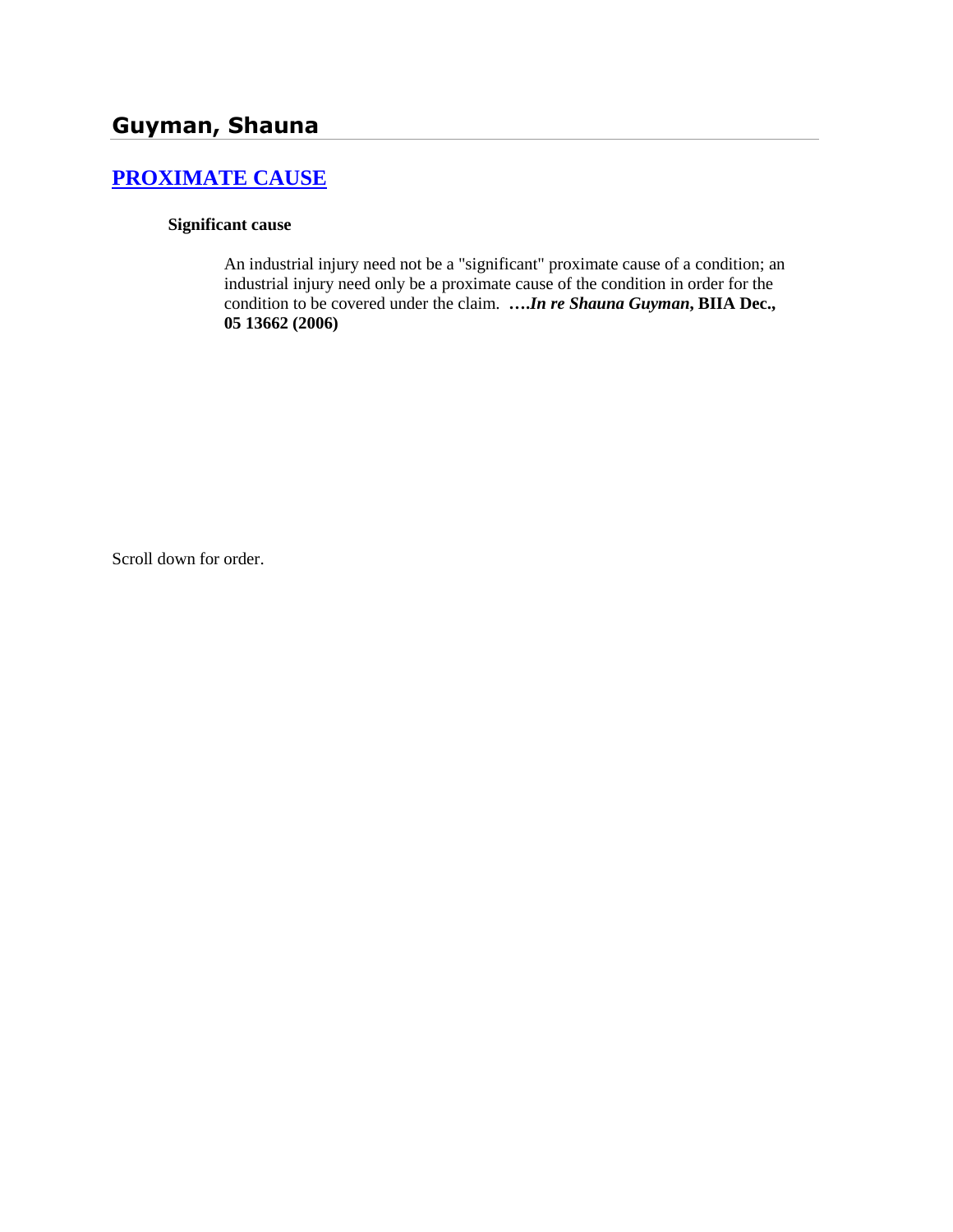## **BEFORE THE BOARD OF INDUSTRIAL INSURANCE APPEALS STATE OF WASHINGTON**

**)**

1 **IN RE: SHAUNA M. GUYMAN ) DOCKET NO. 05 13662**

**CLAIM NO. W-735411 ) DECISION AND ORDER**

APPEARANCES:

5 6 7 8 Claimant, Shauna M. Guyman, by Van Camp & Deissner, per Dustin D. Deissner Self-Insured Employer, PSEW North, by

Evans Craven & Lackie, P.S., per Gregory M. Kane

11 12 13 14 15 16 The claimant, Shauna M. Guyman, filed an appeal with the Board of Industrial Insurance Appeals on May 24, 2005, from an order of the Department of Labor and Industries dated March 23, 2005. In this order, the Department affirmed its prior order dated December 28, 2004, in which the Department terminated time-loss compensation benefits as paid through November 4, 2004, and closed the claim with no award for permanent impairment. The Department order is **AFFIRMED**.

## 17

2

3

4

9

10

## **DECISION**

18 19 20 21 Pursuant to RCW 51.52.104 and RCW 51.52.106, this matter is before the Board for review and decision on a timely Petition for Review filed by the claimant to a Proposed Decision and Order issued on June 16, 2006, in which the industrial appeals judge affirmed the order of the Department dated March 23, 2005.

22 23 24 25 26 27 28 The Board has reviewed the evidentiary rulings in the record of proceedings and finds that no prejudicial error was committed. The rulings are affirmed. We have granted review in this matter to address the proper standard for analyzing the issue of proximate cause. In the Proposed Decision and Order, the industrial appeals judge determined that the industrial injury was not a "significant proximate cause" of the claimant's need for low back surgery. The term "significant proximate cause," is not the correct standard to apply in an industrial injury case. We reiterate that the industrial injury need only be **a** proximate cause of the condition for which compensation is

- 29 30
- 31
- 32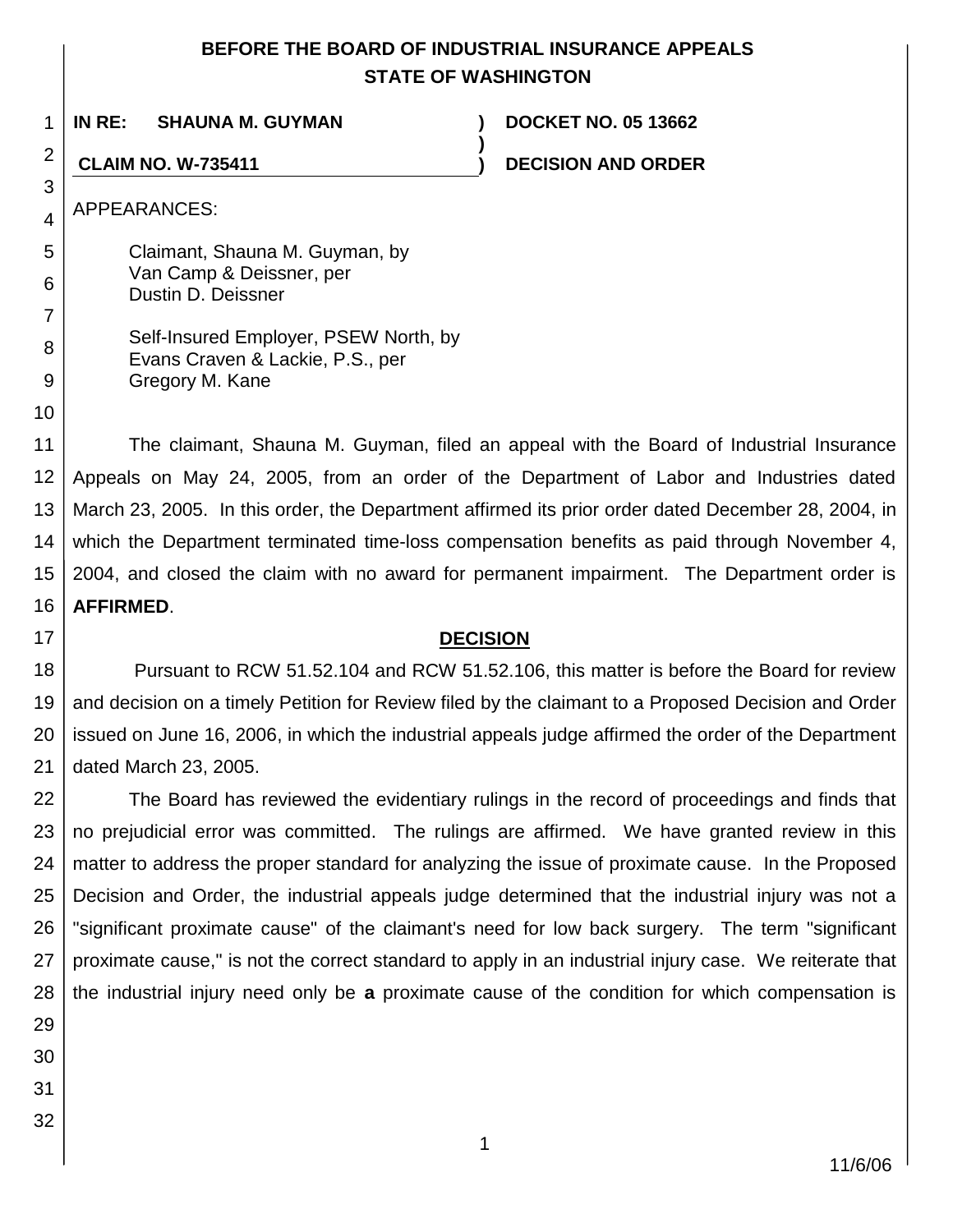1 2 3 sought. We have long since abandoned the language that the injury must be a significant cause of the condition for which surgery was necessary. See, *Brashear v. Puget Power and Light,*  100 Wn.2d 204; 667 P.2d 78 (1983)

4 5 6 7 Despite our disagreement with the standard employed by our industrial appeals judge, we agree with the result reached. We do not believe that the industrial injury was a proximate cause of the need for the L4-5 foraminotomy. Our industrial appeals judge correctly concluded that the claimant's non-industrial injuries and exacerbations proximately caused the need for surgery.

8 9 With the clarification of the proximate cause issue, we adopt the remaining findings and conclusions reached by our industrial appeals judge.

10

23

24

25

26

27

28

29

30

31

32

## **FINDINGS OF FACT**

- 11 12 13 14 15 16 17 18 19 20 21 22 1. On October 22, 2003, Shauna M. Guyman filed an Application for Benefits with the Department of Labor and Industries. She alleged she had suffered an injury on October 18, 2003, while in the employ of PSEW North. On November 14, 2003, the Department issued an order in which it allowed the claim. On December 28, 2004, the Department issued an order in which it closed the claim with time-loss compensation benefits as paid, and with no award for permanent partial disability. That order was communicated to Ms. Guyman on January 3, 2005. On February 28, 2005, Ms. Guyman protested and requested reconsideration of the December 28, 2004 order. On March 23, 2005, the Department issued an order in which it affirmed its December 28, 2004 order. On March 28, 2005, the March 23, 2005 order was communicated to Ms. Guyman. On May 24, 2005, Ms. Guyman filed her Notice of Appeal with the Board of Industrial Insurance Appeals from the Department's March 23, 2005 order, and on June 7, 2005, the Board issued an order in which it granted the appeal subject to a finding of timeliness.
	- 2. On October 18, 2003, Ms. Guyman was lifting a patient while in the employ of Holy Family Hospital, also known as PSEW North. While being lifted, the patient moved and Ms. Guyman experienced a sudden, extreme pain in her back and radiating down her left leg as she felt her back pop. She could not stand up straight. Her supervisor sent her home. She sought medical treatment.
		- 3. Ms. Guyman was born on August 10, 1968. She stands 5 feet, 6 inches tall and weighs 208 pounds. She is right-handed. She is separated from her husband and has four dependent children. She has a ninth grade education and a GED. She has earned certifications as a Certified Nurse's Aide (hereinafter, CNA) and a Health Care Assistant,
			- 2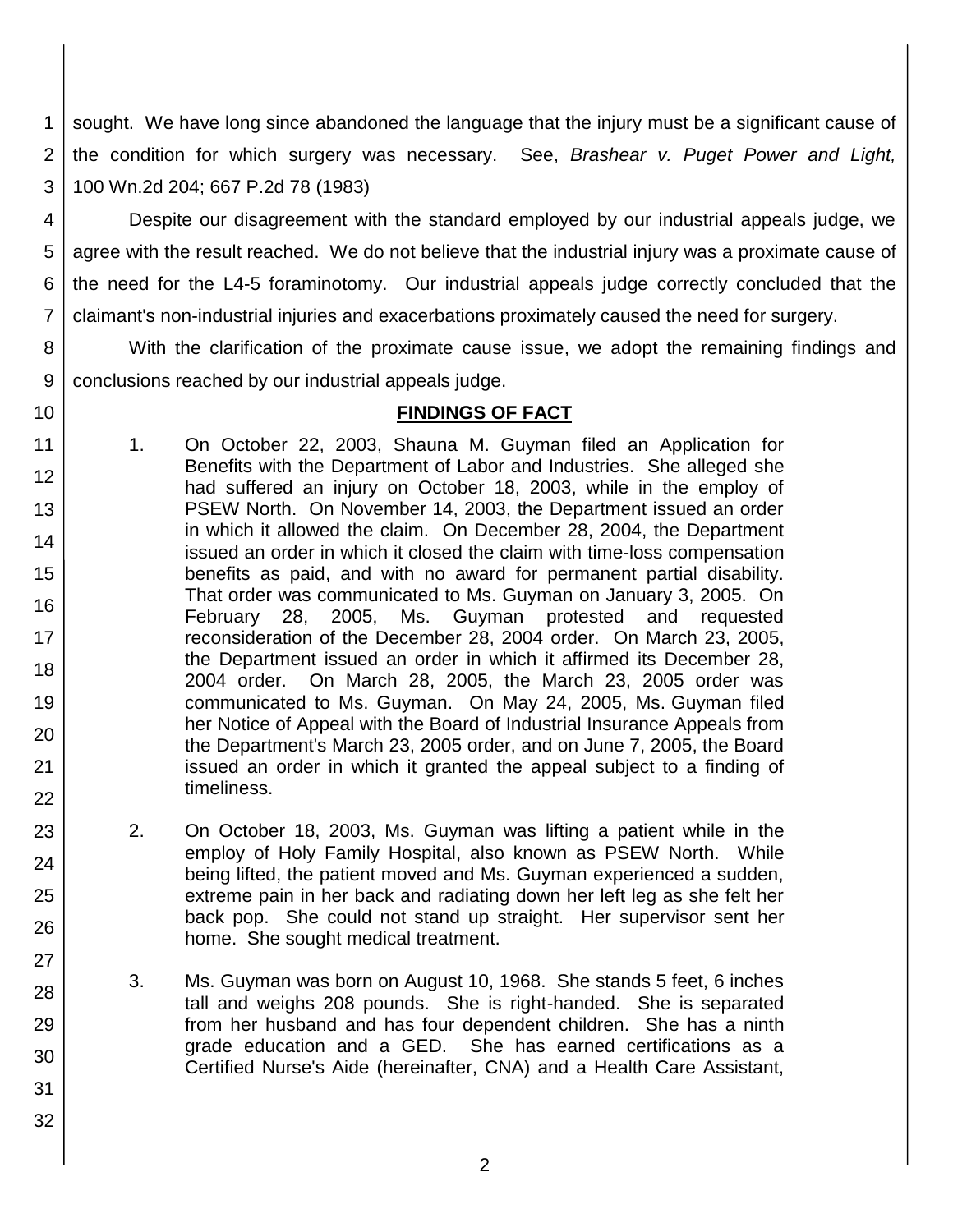Category A (hereinafter, CCA). Holy Family uses the term CCA II when describing a medical assistant position which includes the duties of a CNA and a CCA. Ms. Guyman had ongoing training at Holy Family Hospital in phlebotomy, EKGs, bladder scans, emergency procedure code training, CPR, Foley Catheter insertions, and some social work. She last worked at Holy Family in September 2004 as a laboratory assistant and phlebotomist. She has some memory difficulties.

4. Ms. Guyman has suffered prior injuries to her back. On April 6, 1995, she suffered mostly neck injuries and migraine headaches when a car rear-ended her car. She received treatment at Urgent Care and then for some months from a chiropractor.

1

2

3

4

5

6

7

8

9

10

11 12

13

14

15

16

17 18

19

20

21 22

23

24

25

26

27

28

29

30

31

32

On January 11, 2001, Ms. Guyman suffered a back strain during a work shift of turning and bending and lifting patients as a CCA II. She received medical treatment at the hospital emergency room and from her attending physician. She had low back spasms and pain radiating down her left leg, with some numbness and tingling into the toes. In February 2002, Ms. Guyman suffered a similar injury with similar symptomatology.

In July 2003, Ms. Guyman suffered a similar injury with similar symptomatology. She went to the hospital emergency room and sought treatment at the Community Health Association of Spokane Clinic.

On October 18, 2003, Ms. Guyman suffered her industrial injury while lifting a patient. She sought treatment at the hospital emergency room and with her attending physician. Her symptoms were similar and she characterized her pain as more severe. The symptomatology lasted longer.

On September 11, 2004, Ms. Guyman suffered an injury when she rolled over in bed at her home. She sought emergency treatment and saw her attending physician. Her symptoms were similar and the symptomatology lasted longer.

In March 2005, Ms. Guyman stepped off of a bus and suffered an injury. She saw her attending physician. Her symptoms were similar.

- 5. Ms. Guyman suffered from a condition best described as a chronic low back strain/sprain, including a strain/sprain of her sacroiliac joint, with chronic low back pain radiating into her left leg, superimposed on a two-level degenerative disc disease of the lumbar spine. The degenerative condition began in 2001 or before that year. The condition was ongoing and progressively weakened the L4-5 spinal disc.
	- 3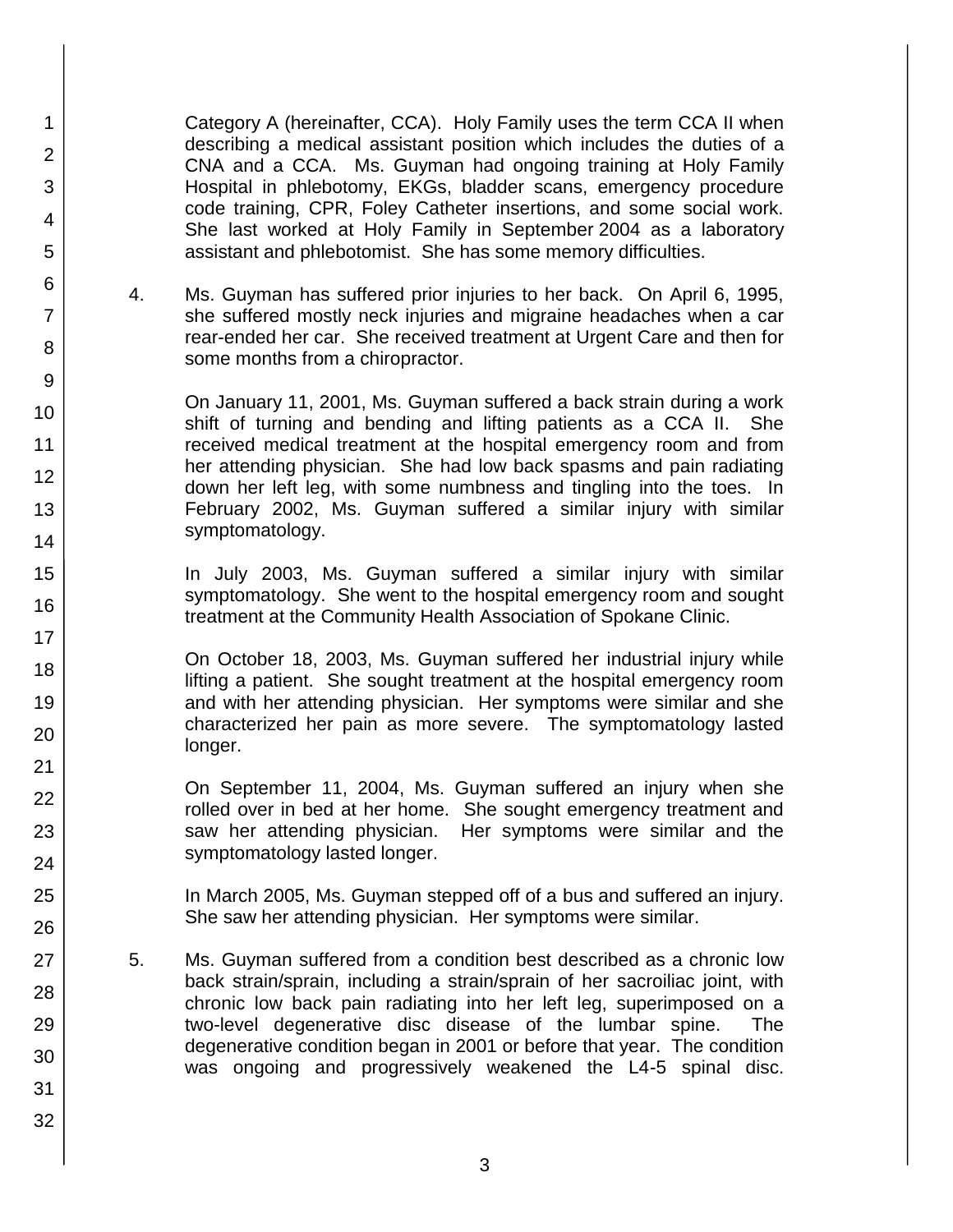Evidence of this condition included: progressively degenerative findings in MRI scans taken on November 11, 2003, October 11, 2004, and March 15, 2005: denervating left S1 radiculitis upon October 11, 2004 EMG testing; and, adhesions present in the March 15, 2005 MRI and on subsequent surgery. Evidence upon clinical testing included limitations in range of motion, pain, and spasm until 2004. After September 11, 2004, Ms. Guyman had a straight-leg raising test positive for a compressed nerve root.

1

2

3

4

5

6

7

8

9

10

11

12

13

14

15

16

17 18

19

20

21 22

23

24

25

26

27

28

29

30

31

32

- 6. On November 30, 2005, Ms. Guyman underwent spinal surgery, a bilateral L4-5 foraminotomy that removed parts of both sides of the L4-5 discs and the dense adhesions the March 15, 2005 MRI had shown around the seven-millimeter annular tear. The body creates scarring to protect annular tears and the scarring of the annular tears builds up over time and adheres to the surrounding tissues. The density of the adhesions showed they most likely had been growing for four years, since the January 11, 2001 injury, so the January 11, 2001 injury more probably than not caused the annular tear.
- 7. Ms. Guyman's weight and the progressive nature of the degenerative lumbar disc condition were significant contributing causes to the herniation of disc material through the annular tear, where the mass of disc material compressed the L4-5 nerve root. More probably than not, the September 11, 2004 event when Ms. Guyman turned over in bed proximately caused the herniation of the disc material through the L4-5 annual tear. By September 11, 2004, the progression of the degenerative disc disease had caused the L4-5 disc to be susceptible to herniation of the disc material through the annular tear with little force.
- 8. Ms. Guyman's October 18, 2003 industrial injury did not cause the annular tear of the L4-5 disc and that injury did not cause the herniation of the L4-5 disc material through that annular tear.
- 9. Ms. Guyman's October 18, 2003 industrial injury did not cause her need for spinal surgery.

## **CONCLUSIONS OF LAW**

- 1. The Board of Industrial Insurance Appeals has jurisdiction over the parties to and the subject matter of this appeal, which was timely filed.
- 2. On March 23, 2005, Shauna M. Guyman was not in need of proper and necessary treatment for any condition proximately caused by her October 18, 2003 industrial injury.
	- 4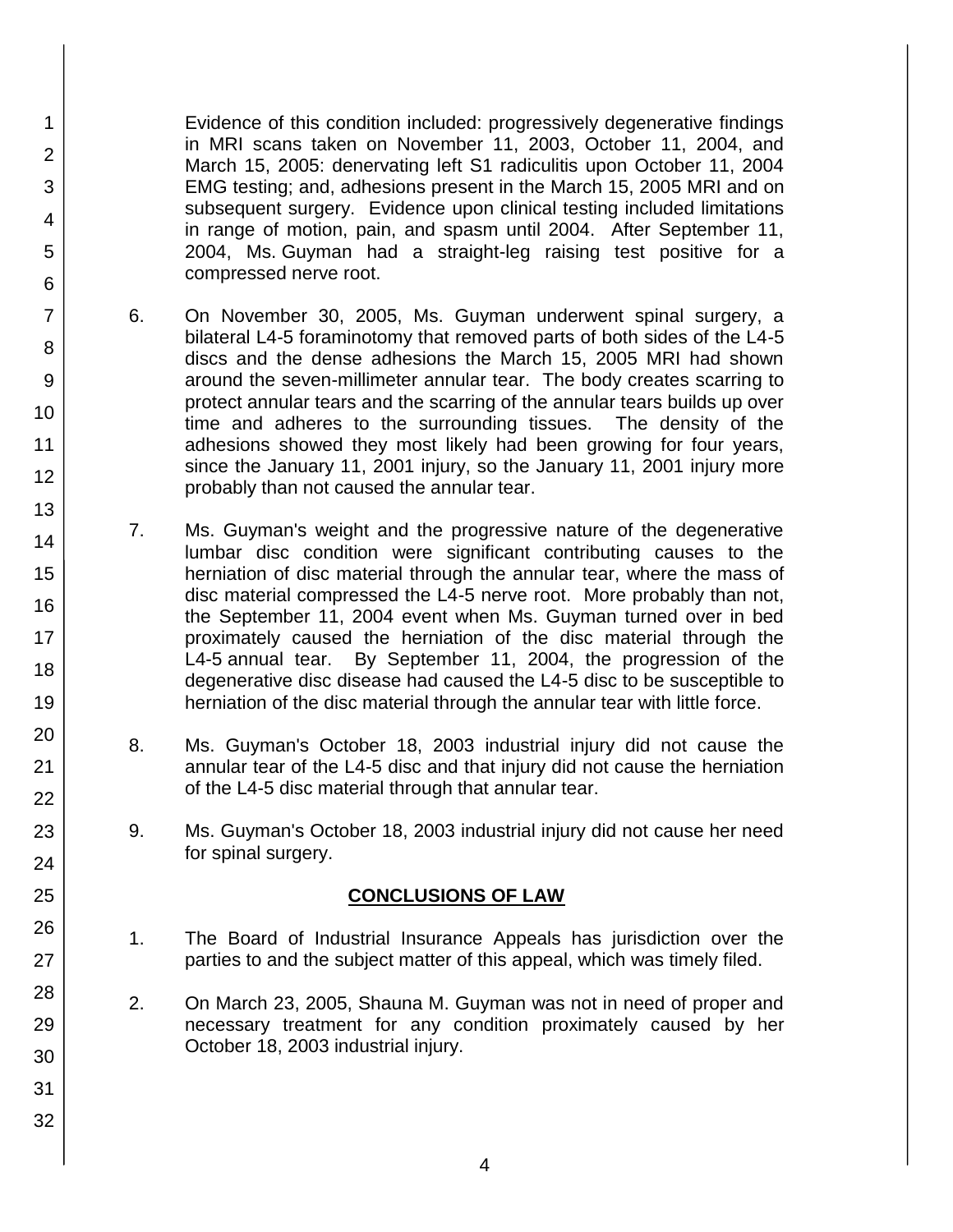3. The order of the Department of Labor and Industries dated March 23, 2005, is correct and is affirmed.

#### It is so **ORDERED.**

1

2

3

4

5

6

7

8

9

10

11 12

13

14

15

Dated this 6th day of November, 2006.

## BOARD OF INDUSTRIAL INSURANCE APPEALS

/s/\_\_\_\_\_\_\_\_\_\_\_\_\_\_\_\_\_\_\_\_\_\_\_\_\_\_\_\_\_\_\_\_\_\_\_\_\_ THOMAS E. EGAN Chairperson

/s/\_\_\_\_\_\_\_\_\_\_\_\_\_\_\_\_\_\_\_\_\_\_\_\_\_\_\_\_\_\_\_\_\_\_\_\_\_ CALHOUN DICKINSON Member

#### **DISSENT**

16 17 18 While I completely agree with the majority's position regarding the proper legal standard to apply to the proximate cause issue, I vehemently disagree with the end result reached. The industrial injury was clearly a proximate cause of the need for surgical intervention.

19 20 21 22 23 I am aware that Ms. Guyman had a significant history of back problems. She was involved in a motor vehicle accident in 1995. Although she injured her back, she made a full recovery. On January 11, 2001, Ms. Guyman suffered a low back strain at work. She suffered similar industrial injuries in February of 2002 and July of 2003. She was able to return to work as a nurse's aid within a short time following these injuries.

24 25 26 27 28 On October 18, 2003, Ms. Guyman sustained the industrial injury in question. She sought treatment in the emergency room. Although her symptoms were similar to those she experienced in the past, she described these complaints as considerably more severe. This injury precluded her return to the job of injury. She was eventually able to return to the lighter duty position as a phlebotomist.

29 30 31 32 In April of 2004, Ms. Guyman sustained an exacerbation when she rolled over in bed. Her condition was further aggravated when she stepped off a bus in the spring of 2005. It seems obvious that the October 18, 2003 injury was a proximate cause of the need for surgery. Drs. Royce VanGerpen and Richard Bransford both support the link between the need for surgery